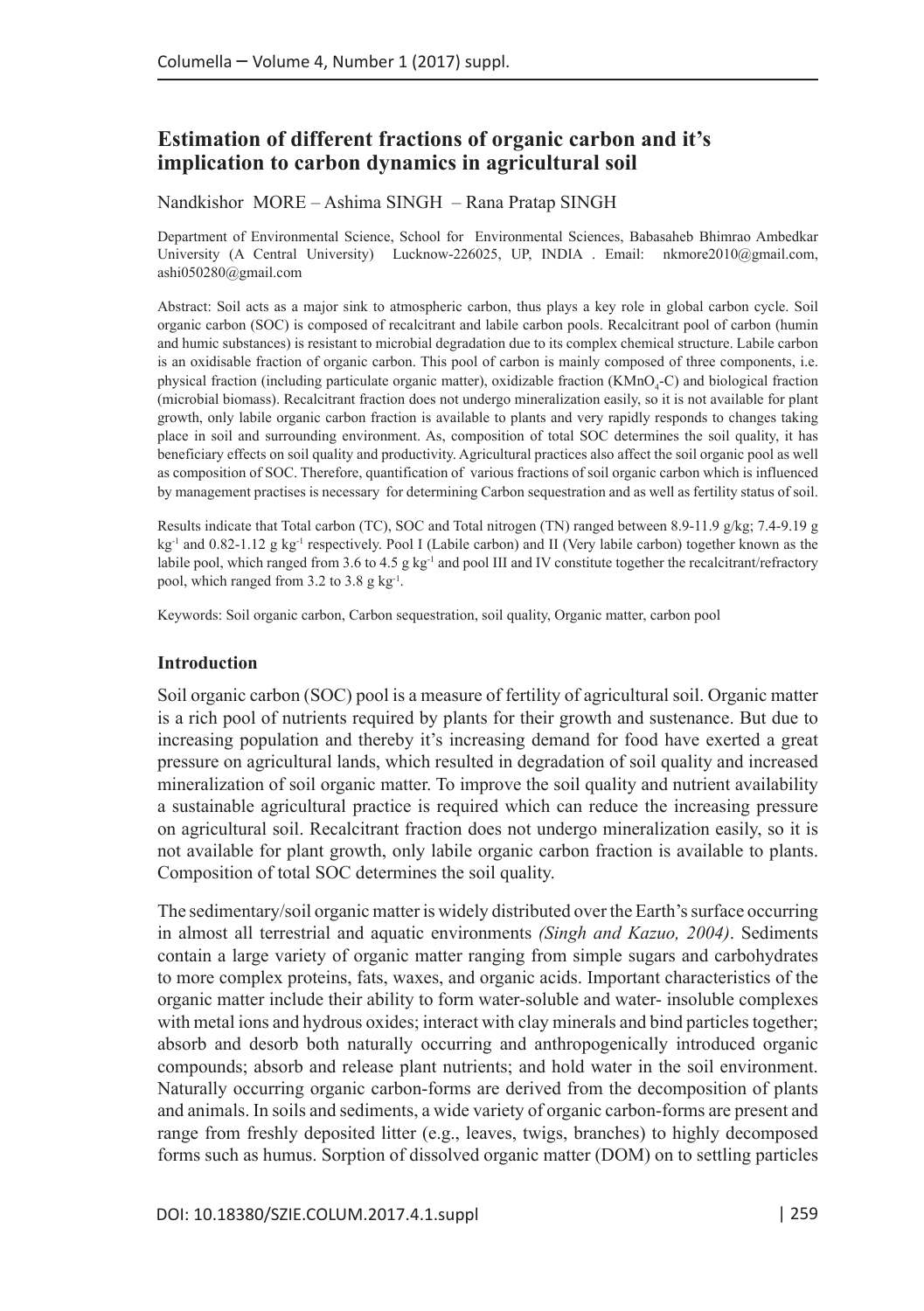is considered to be a major process in the preservation of organic matter (OM) in marine sediments. Evidence for this hypothesis includes the close relationship between sediment particle surface area and organic carbon (OC) concentrations and strongly reduced biological degradability after DOM has adsorbed to mineral surfaces *(Kaiser et al., 2000)*.

In this paper an attempt has been made to determine soil organic carbon (SOC) along with other linked constituents and a comparative investigation have been carried out on the influence of organic amendments in differential manner not only on the nature and properties but also fertility issues, productivity etc and to ascertain its important linkage with complex soil carbon dynamics using standard methods.

### **Materials and Methods**

Soil samples (0-30 cm) were collected from wheat crop field with the help of PVC pipes. Soil samples (0–30 cm depth) were taken randomly in triplicate during August-September 2015- 16, from the agricultural fields near Lucknow city, and analyzed individually. After initial soil identification other experiments were performed. In this investigation oxidizable-total organic carbon (SOC) was determined by using Walkley-Black method (Walkley and Black, 1934). Total N was determined by Gerhardt Kjeldhal method (Misra, 1968) that consists of three steps namely digestion, distillation and titration. The SOC content was calculated into different pools by the modified Walkley–Black method as described by Chan et al. (2001). All the fraction of SOC was estimated by using 12.0, 18.0 and 24.0 N  $H_2SO_4$ , respectively. Total SOC was divided into four different pools according to their order of stability against oxidation. Soil organic carbon, oxidized by  $12.0 \text{ N H}_2 \text{SO}_4$  was termed very labile pool (pool I). Labile pool (pool II) was calculated by taking difference in SOC oxidizable by 18.0 N  $_{2}^{\rm H}$ SO<sub>4</sub> and that by 12.0 N H<sub>2</sub>SO<sub>4</sub>, the difference in SOC oxidizable by 24.0 N H<sub>2</sub>SO<sub>4</sub> and that by  $18.0\,\text{N}\,\text{H}_2\text{SO}_4$  was pool III. The difference between total SOC and SOC oxidizable by 24.0 N H<sub>2</sub>SO<sub>4</sub> was termed refractory pool (pool IV). Hence, it involves mixing 1N dichromate solution with  $H_2SO_4$  in different proportions. The comparative analysis of physico-chemical properties of soil was done by different analytical methods. Soil pHand electrical conductivity (EC) were analyzed by pH and conductivity meter respectively**.** Phosphate – P and total Nitrogen – N were determined by Olsen's sodium bicarbonate method (Mackereth, 1963) and Micro-kjeldahl distillation assembly (Misra, 1968), respectively. Available potassium  $K^+$  was estimated with the help of a flame photometer. Exchangeable sodium percentage was calculated as follows:  $ESP = (exchangeable sodium concentration (cmol/kg)/cation)$ exchange capacity (cmol/kg))×100.

### **Results**

# *Soil Analysis*

Samples were analyzed individually for Soil type etc it revealed to be sandy, clay, loam, with pH ranged between 8.5 to 9.06. Electric conductivity (Ec), Phosphate (P) and potassium (K) are ranged between  $0.60 - 0.96$  (dSm<sup>-1</sup>); 21.2 – 46.4 (kg ha<sup>-1</sup>) and 167 -258 (kg ha<sup>-1</sup>) respectively. TC ranged between 8.9 - 11.9 g kg<sup>-1</sup>, SOC ranged between 7.4 - 9.19 g kg<sup>-1</sup> and TN ranged from  $0.82$ -1.12 g kg<sup>-1</sup> (See Graph 2, 1 and Table 1 respectively). Pool I and II together known as the labile pool, which ranged from 3.6 to 4.5 g kg $^{-1}$  and pool III and IV constitute together the recalcitrant/refractory pool, which ranged from 3.2 to  $3.8$  g kg $^{-1}$ (See Graph 1).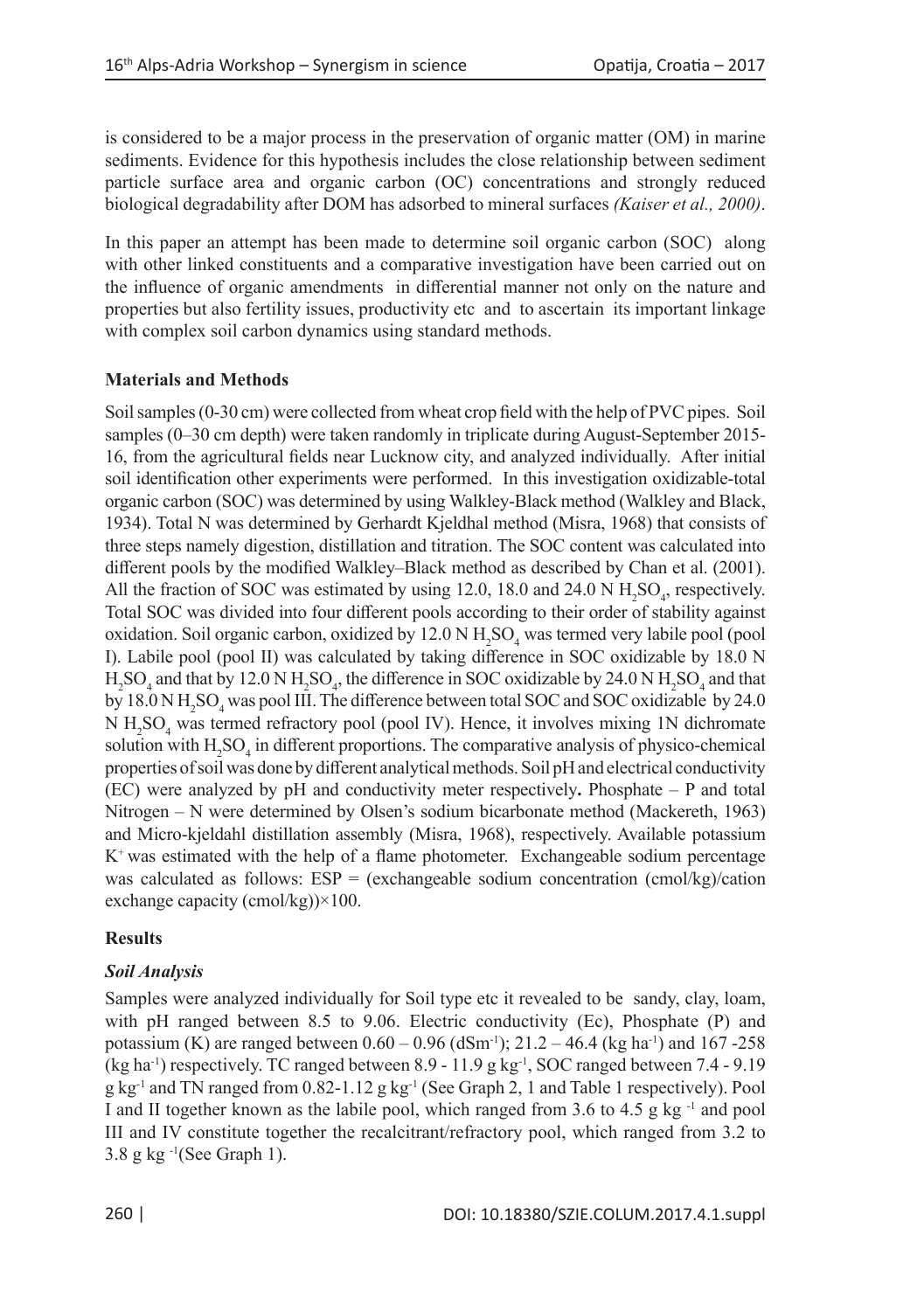

*Figure 1. Soil carbon analysis*

| Table 1. Soil Analysis data |  |  |  |
|-----------------------------|--|--|--|
|                             |  |  |  |

|                 | Soil organic C Pools $(g \ kg^{-1})$                                                                                              |                              |                |            |            |                            |
|-----------------|-----------------------------------------------------------------------------------------------------------------------------------|------------------------------|----------------|------------|------------|----------------------------|
| Sample          | Very labile                                                                                                                       | Labile (Pool II)             | Labile (Pool I | Labile     | Labile     | Total<br>nitrogen          |
|                 | (Pool I)                                                                                                                          |                              | $+$ Pool II)   | (Pool III) | (Pool IV)  |                            |
| S1              | 0.18                                                                                                                              | 0.19                         | 0.37           | 0.35       | 0.938      | $(\frac{g kg^{-1}}{0.83})$ |
| $\overline{S2}$ | 0.2                                                                                                                               | 0.18                         | 0.38           | 0.36       | 0.892      | 0.82                       |
| S <sub>3</sub>  | 0.25                                                                                                                              | 0.23                         | 0.48           | 0.35       | 1.04       | 1.03                       |
| S <sub>4</sub>  | 0.2                                                                                                                               | 0.21                         | 0.41           | 0.36       | 0.940      |                            |
| $\overline{S5}$ | 0.16                                                                                                                              | 0.21                         | 0.37           | 0.39       | 1.02       | 0.89                       |
| S6              | 0.23                                                                                                                              | 0.2                          | 0.43           | 0.37       | 0.934      | 0.95                       |
| $\overline{S7}$ | 0.22                                                                                                                              | 0.19                         | 0.41           | 0.37       | 1.19       | 1.12                       |
| <b>S8</b>       | 0.23                                                                                                                              | 0.19                         | 0.42           | 0.36       | 1.01       | 0.9                        |
| S <sub>9</sub>  | 0.21                                                                                                                              | 0.17                         | 0.38           | 0.4        | 0.923      | 0.9                        |
| S10             | 0.24                                                                                                                              | 0.18                         | 0.42           | 0.38       | 1.13       | 1.02                       |
|                 | 12.0<br>11.0<br>10.0<br>9.0<br>Total Carbon (g)g <sup>-1</sup> )<br>8.0<br>7.0<br>6.0<br>5.0<br>4.0<br>3.0<br>2.0<br>$1.0$<br>0.0 |                              |                |            |            |                            |
|                 | S1                                                                                                                                | S <sub>4</sub><br>$S2$<br>S3 | S5<br>S6<br>S7 | S9<br>$S$  | <b>S10</b> |                            |
|                 |                                                                                                                                   |                              |                |            |            |                            |

*Figure 2. Total Carbon Analysis*

# *The comparative analysis of physico-chemical properties of sodic soil as influenced by organic amendments*

The highest decrease in soil pH, EC and ESP were observed in FYM and VC (T8) treated

DOI: 10.18380/SZIE.COLUM.2017.4.1.suppl | 261 | 261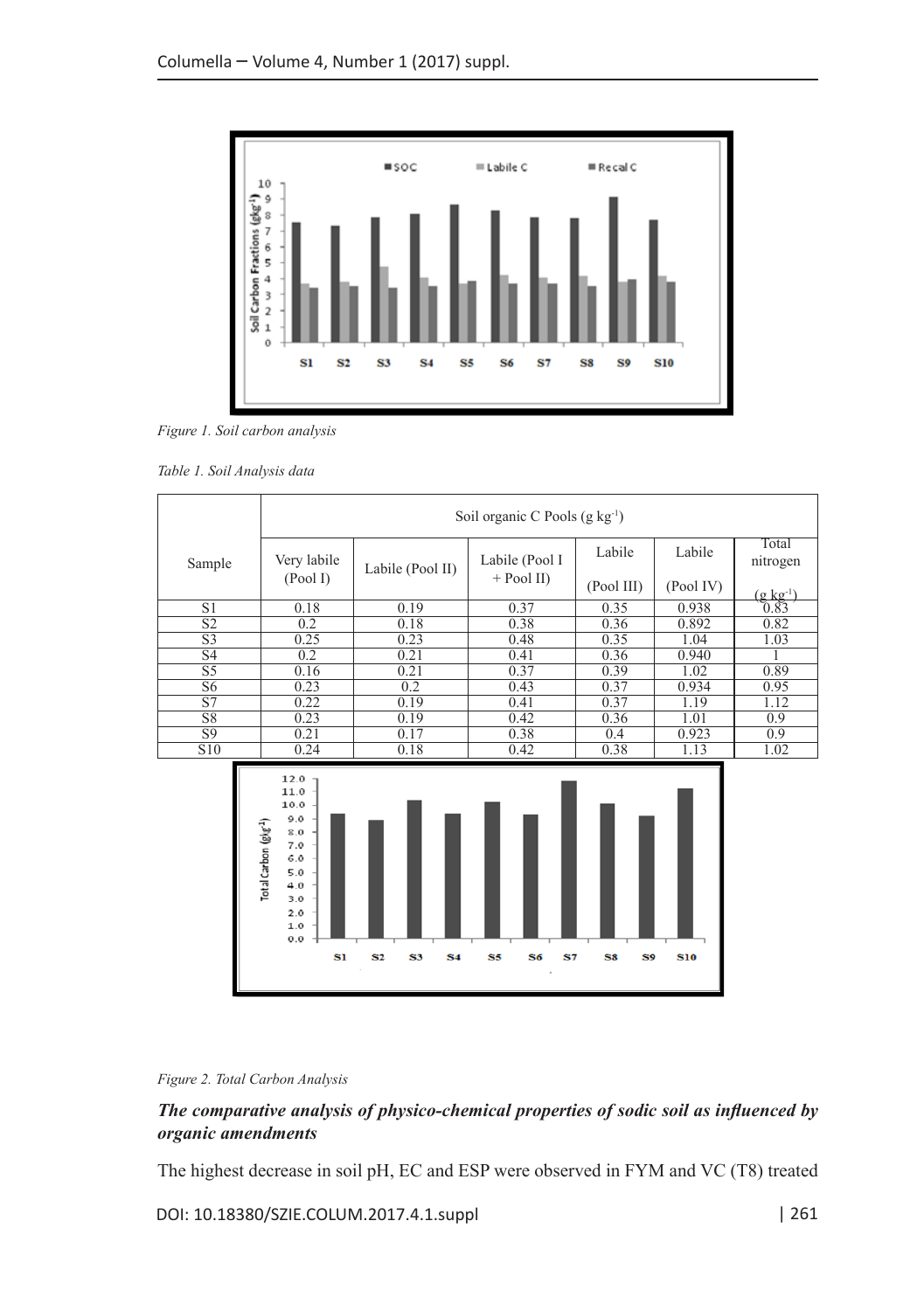| $9.03(-0.11)$<br>$0.95(-9.5)$<br>$182.6(-0.76)$<br>T1<br>$22.5 (+3.69)$<br>9.01-9.06<br>0.95-0.96<br>$21.2 - 23.8$<br>174-185<br>T <sub>2</sub><br>$9.03(-0.11)$<br>$0.94(-10.4)$<br>$24.4 (+12.4)$<br>$189 (+2.72)$<br>9.00-9.05<br>$0.90 - 0.95$<br>167-196<br>23.3-25.7<br>T <sub>3</sub><br>$205.3 (+11.5)$<br>$8.64(-4.42)$<br>$0.75(-28.5)$<br>$33.6 (+54.8)$<br>8.62-8.66<br>188-218<br>$0.70 - 0.79$<br>25.5-39.7<br>T4<br>$8.64(-4.42)$<br>$0.71(-32.3)$<br>$35.3 (+62.6)$<br>$214.6 (+16.6)$<br>$8.62 - 8.68$<br>$0.70 - 0.73$<br>27.4-42.8<br>187-233<br>T <sub>5</sub><br>$8.72(-3.50)$<br>$0.77(-26.6)$<br>$30.6 (+41.0)$<br>$196.3 (+6.68)$<br>178-216<br>8.71-8.74<br>$0.77 - 0.78$<br>23.7-34.6<br>T6<br>$0.65(-38.0)$<br>$36.8 (+69.5)$<br>$225 (+22.2)$<br>$8.55(-5.42)$<br>8.55-8.66<br>0.64-0.66<br>27.4-39.3<br>199-140<br>T7<br>$8.53(-5.64)$<br>$0.64(-39.0)$<br>$38.1 (+75.5)$<br>$231.6 (+25.8)$<br>195-258<br>8.52-8.55<br>$0.63 - 0.65$<br>26.8-49.4<br>T <sub>8</sub><br>$8.50(-5.97)$<br>$238.3 (+29.5)$<br>$0.61(-41.9)$<br>$38.7 (+78.3)$<br>197-248<br>8.50-8.51<br>$0.60 - 0.62$<br>28.6-46.4 | Pre harvest | 9.04 | 1.05 | 21.7 | 184 |
|--------------------------------------------------------------------------------------------------------------------------------------------------------------------------------------------------------------------------------------------------------------------------------------------------------------------------------------------------------------------------------------------------------------------------------------------------------------------------------------------------------------------------------------------------------------------------------------------------------------------------------------------------------------------------------------------------------------------------------------------------------------------------------------------------------------------------------------------------------------------------------------------------------------------------------------------------------------------------------------------------------------------------------------------------------------------------------------------------------------------------------|-------------|------|------|------|-----|
|                                                                                                                                                                                                                                                                                                                                                                                                                                                                                                                                                                                                                                                                                                                                                                                                                                                                                                                                                                                                                                                                                                                                |             |      |      |      |     |
|                                                                                                                                                                                                                                                                                                                                                                                                                                                                                                                                                                                                                                                                                                                                                                                                                                                                                                                                                                                                                                                                                                                                |             |      |      |      |     |
|                                                                                                                                                                                                                                                                                                                                                                                                                                                                                                                                                                                                                                                                                                                                                                                                                                                                                                                                                                                                                                                                                                                                |             |      |      |      |     |
|                                                                                                                                                                                                                                                                                                                                                                                                                                                                                                                                                                                                                                                                                                                                                                                                                                                                                                                                                                                                                                                                                                                                |             |      |      |      |     |
|                                                                                                                                                                                                                                                                                                                                                                                                                                                                                                                                                                                                                                                                                                                                                                                                                                                                                                                                                                                                                                                                                                                                |             |      |      |      |     |
|                                                                                                                                                                                                                                                                                                                                                                                                                                                                                                                                                                                                                                                                                                                                                                                                                                                                                                                                                                                                                                                                                                                                |             |      |      |      |     |
|                                                                                                                                                                                                                                                                                                                                                                                                                                                                                                                                                                                                                                                                                                                                                                                                                                                                                                                                                                                                                                                                                                                                |             |      |      |      |     |
|                                                                                                                                                                                                                                                                                                                                                                                                                                                                                                                                                                                                                                                                                                                                                                                                                                                                                                                                                                                                                                                                                                                                |             |      |      |      |     |
|                                                                                                                                                                                                                                                                                                                                                                                                                                                                                                                                                                                                                                                                                                                                                                                                                                                                                                                                                                                                                                                                                                                                |             |      |      |      |     |
|                                                                                                                                                                                                                                                                                                                                                                                                                                                                                                                                                                                                                                                                                                                                                                                                                                                                                                                                                                                                                                                                                                                                |             |      |      |      |     |
|                                                                                                                                                                                                                                                                                                                                                                                                                                                                                                                                                                                                                                                                                                                                                                                                                                                                                                                                                                                                                                                                                                                                |             |      |      |      |     |
|                                                                                                                                                                                                                                                                                                                                                                                                                                                                                                                                                                                                                                                                                                                                                                                                                                                                                                                                                                                                                                                                                                                                |             |      |      |      |     |
|                                                                                                                                                                                                                                                                                                                                                                                                                                                                                                                                                                                                                                                                                                                                                                                                                                                                                                                                                                                                                                                                                                                                |             |      |      |      |     |
|                                                                                                                                                                                                                                                                                                                                                                                                                                                                                                                                                                                                                                                                                                                                                                                                                                                                                                                                                                                                                                                                                                                                |             |      |      |      |     |
|                                                                                                                                                                                                                                                                                                                                                                                                                                                                                                                                                                                                                                                                                                                                                                                                                                                                                                                                                                                                                                                                                                                                |             |      |      |      |     |
|                                                                                                                                                                                                                                                                                                                                                                                                                                                                                                                                                                                                                                                                                                                                                                                                                                                                                                                                                                                                                                                                                                                                |             |      |      |      |     |

and range. Values in parenthesis represent % increase (+) or decrease (-) with respect to pre-harvest values. *Table 2. Chemical properties of sodic soil as influenced by organic amendments in sodic soil. Values are in means* 

*T1=control; T2=NPK; T3=FYM (farm yard manure); T4=VC (Vermicompost); T5=NPK+VC; T6=FYM+VC (1:1); T7=FYM+VC (1:2); T8 =FYM+VC (2:1)*

plots respectively. The soil nutrients N, P, K and SOC contents were higher in organically amendments sodic soils than soils amended with chemical fertilizers (T3; NPK amended soil) and control soil. The highest soil nutrients were observed in FYM and VC treated plots (T8). The increased values were N (2.62% - 33.2%), P (3.69% – 78.3%), K (2.72% - 29.5%) and OC % (16%-152%) in comparison to pre harvest values. Various physicochemical properties of used organic amendments such as FYM and VC were also analyzed and given in Table 2. It further indicates that organically amended soil have a potential to reduce the sodicity and enhance fertility. Further FYM and VC in 2:1 can act as boosting element to improve soil structure by facilitating the growth of microbial population and in turn carbon assimilation.

### **Discussion**

Labile organic carbon has been proved to be sensitive indicators of changes in SOC pool due to changes in agricultural management practices (Ghosh et al., 2013). The soil organic carbon pool and the total amount of labile carbon fraction has direct control over physiochemical and biological properties of the soil system and also influences self organization capacity of soil (Addiscott, 1995; Blair and Crocker, 2000; ). In 1995 in a report the Carbon lability was defined as the ratio of labile C to non-labile C (Blair et al., 1995).

Changes in labile C pools occur within a short period (one to two years) and this labile pool can be used to assess land management effects. Walkley Black C (WBC) or oxidizable soil organic C mostly represents the entire labile C pool and some portion of long-lived C pools, which takes longer to change, due to land management effects (Six et al., 1999). Hence, several workers reported that the  $KMnO<sub>4</sub>$ - oxidizable SOC or labile carbon is a more sensitive SOC indicator compared with total SOC or WBC (Moharana et al., 2012; Liu et al., 2014). This fraction of carbon is a crucial part of global carbon cycle. In the present analysis it is indicative of its complex dynamics. In the other observation of organic amendment the pH may reduce primarily due to high production of  $CO_2$  and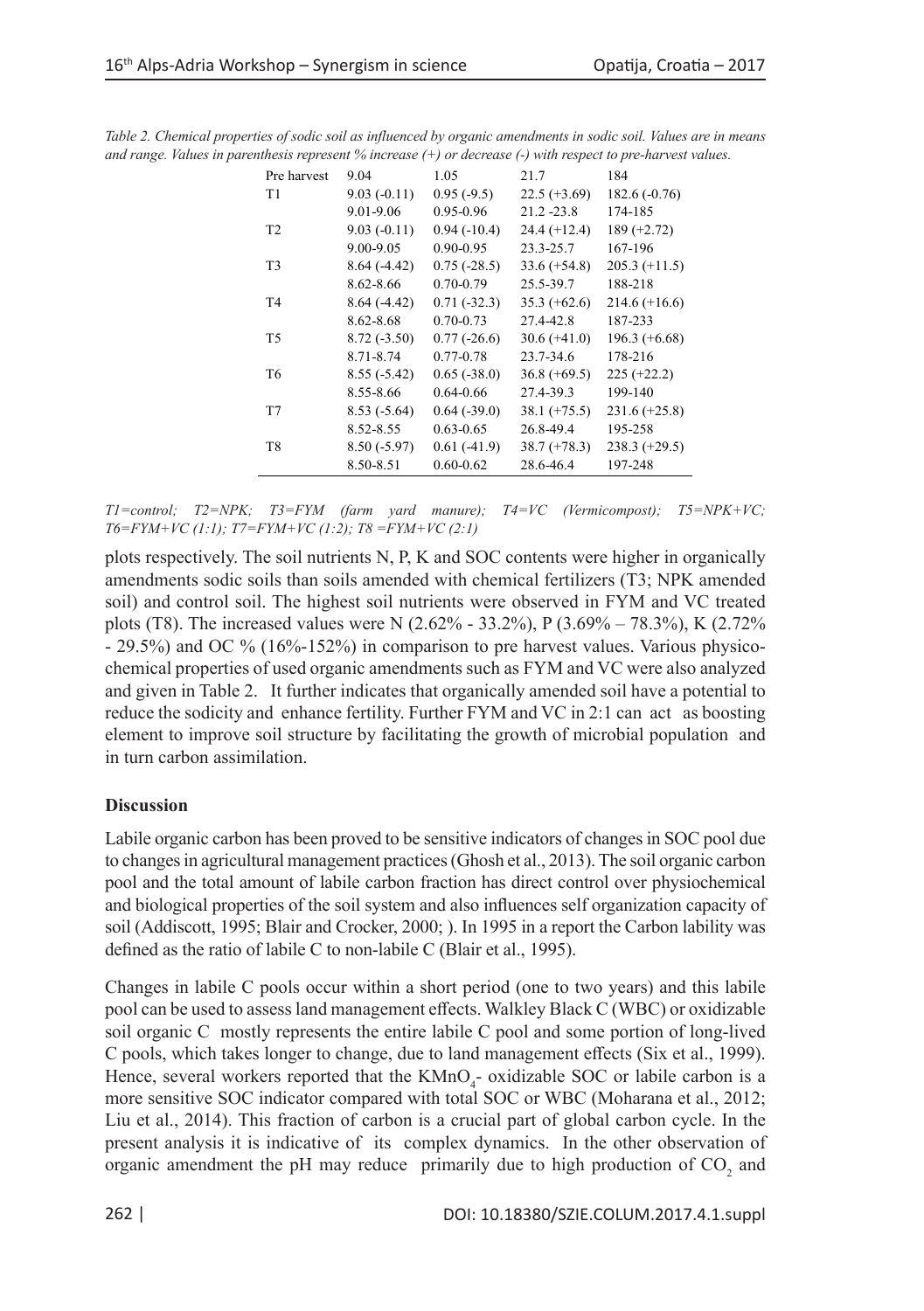organic acids in soil followed by solubilisations of  $CaCO<sub>3</sub>$  and even neutralization of sodicity is reported (Shiamma et al., 2012) .

#### **Conclusion**

Thus, quantification of soil carbon (C) cycling which is influenced by management practices is necessary for determining carbon sequestration dynamics as hypothesised is justified.

#### **Acknowledgements**

Authors gratefully acknowledge their Department and University authorities for infrastructural facilities during the course of work.

#### **References**

Addiscott, T., 1995. Entropy and Sustainability. Eur. J. Soil Sci. 46, 161–168.

- Blair, G.J., Lefroy, R.D.B., Lisle, L., 1995. Soil carbon fractions based on their degree of oxidation, and the development of a carbon management index for agricultural systems. Aust. J. Agric. Res. 46, 1459–1466.
- *Blair*, *N*. & *Crocker*, *G.J. 2000*. Crop rotation effects on soil carbon and physical fertility of two Australian soils.,38: 71-84
- Chan, K.Y., Bowman, A., Oates, A., 2001. Oxidizable organic carbon fractions and soil quality changes in an oxic paleustaff under different pasture leys. Soil Sci.166, 61–67.
- Ghosh, B.N., Sharma, N.K., Dogra Pradeep, Mishra, P.K., 2013. Aromatic Grass Based Conservation Farming for Erosion Control and Maize–Wheat Productivity in North-western Himalayan Region. Tech. Brochur, CSWCRTI, Dehradun, pp. 1–8.
- Kaiser, K. & Guggenberger, G.,2000. The role of DOM sorption to mineral surfaces in the preservation of organic matter in soils. Org. Geochem. 31 ,711-725.
- Liu, M.Y., Chang, Q.R., Qi, Y.B., Liu, J., Chen, T., 2014. Aggregation and soil organic carbon fractions under different land uses on the tableland of the Loess Plateau of China. Catena 115, 19–28.
- Mackereth FJH (1963). Some methods of water Analysis for Limnologists. Freshw. Biol. Assoc. Publ., 21: 70.
- Misra, R. 1968. Ecology WorkBook. Oxford and IBH Publishing Company, Calcutta.
- Moharana, P.C., Sharma, B.M., Biswas, D.R., Dwivedi, B.S., Singh, R.V., 2012. Long-term effect of nutrient management on soil fertility and soil organic carbon pools under a 6-year-old pearl millet–wheat cropping system in an Inceptisol of subtropical India. Field Crops Res. 136, 32–41.
- Singh V. P. and Odaki Kazuo .,2004. Mangrove ecosystem structure and function, a handbook, Scientific Publisher India.
- Six, J., Elliott, E.T., Paustian, K., 2000. Soil macro aggregate turnover and micro aggregate formation: a mechanism for C sequestration under no-tillage agriculture. Soil Biol. Biochem. 32, 2099–2103.
- [Shaimaa H. Abd Elrahman](http://www.sciencedirect.com/science/article/pii/S0570178312000346), [M.A.M. Mostafa](http://www.sciencedirect.com/science/article/pii/S0570178312000346), , [T.A. Taha,](http://www.sciencedirect.com/science/article/pii/S0570178312000346) [M.A.O. Elsharawy,](http://www.sciencedirect.com/science/article/pii/S0570178312000346) [M.A. Eid](http://www.sciencedirect.com/science/article/pii/S0570178312000346) (2012): Effect of different amendments on soil chemical characteristics, grain yield and elemental content of wheat plants grown on salt-affected soil irrigated with low quality water., [Annals of Agricultural Sciences,](http://www.sciencedirect.com/science/journal/05701783) [57, 2,](http://www.sciencedirect.com/science/journal/05701783/57/2)175–182.
- Walkley, A., Black, I.A., 1934. An examination of the Degtareff method for determining soil organic matter and a proposed modification of the chromic acid titration method. Soil Sci. 37, 29–38.